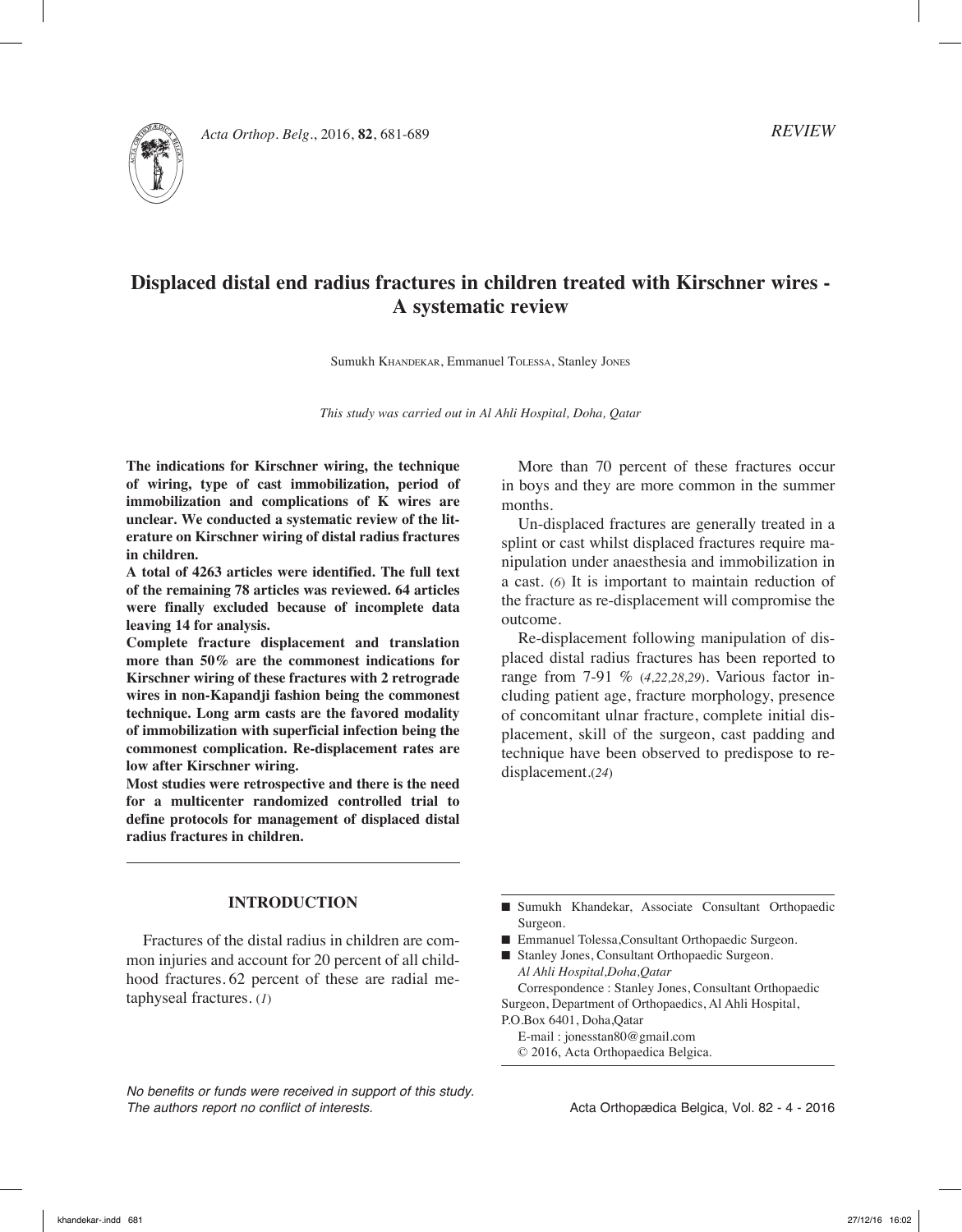Fractures that re-displace may require further surgery or be allowed to heal and may either remodel or mal-unite with reduced functional and poor cosmetic outcomes. This is often a dilemma for the treating physician.

Percutaneous Kirschner (K) wire fixation has been recommended to prevent re-displacement but the indications vary and the technique is not without complications (*26*).

Whereas Zamzam (*30*) et al advocate primary Kwire fixation for all displaced distal radius fractures even when a satisfactory closed reduction has been achieved, others such as Proctor et al (*22*) advocate fixation in all cases when a perfect reduction cannot be achieved whilst Prevot et al (*20*) recommend it for instability and irreducibility.

Complication rates following treatment of distal radius fractures in adults range between 6 - 80%. (*27*). The most common complications following Kwire fixation are pin tract infections, buried K wires, neuropraxia and tendon irritation. However the data in children is sparse.

In the face of uncertainty when considering what the most appropriate treatment choice is, a systematic review is helpful to synthesize the best evidence when randomized controlled data is insufficient or not available (*25*).

**Aims:** The aim of this study was to establish the indications for K- wiring of distal radius fractures in children, the technique of wiring, re-displacement rates, type of cast immobilization, period of immobilization and complications of K wiring following a review of the most recent evidence.

#### **Materials and Methods**

Two reviewers (SK,SJ) undertook a literature search in the databases Medline(Medical literature analysis and retrieval system online),CINAHL(Cumulative index to nursing and allied health literature),OvidSp, Cochrane Library from inception to December 2013 using the subject headings(MESH terms) 'distal radius fractures','p(a)ediatric','children','Kirschner(K) wire(s)','cast', 'deformity' and 'displacement.'

 Our primary literature search was without language restrictions to capture all possible information available.

Acta Orthopædica Belgica, Vol. 82 - 4 - 2016

A manual reference check of all the retrieved articles was performed to identify additional references not captured by the original search.

# **Inclusion and exclusion criteria**

The inclusion criteria were:

1) Literature style-Original articles, human subjects

2) Children less than 16 years of age

3) Fractures involving the distal radius with or without an ulnar fracture

4) Treated by an above or below elbow cast with K wire/s

5) Reported outcomes both clinical and radiological 6) Randomized control trials, non-randomized or quasi randomized controlled trials, prospective or retrospective case reports

The inclusion criteria meant that in some studies part of the data could not be used. For example, patients treated by K wire fixation and open reduction were excluded.

The exclusion criteria were:

- 1) Re-fractures
- 2) Pathological fractures
- 3) Biomechanical or animal studies
- 4) Follow up less than 6 weeks
- 5) Sample size less than 5 patients
- 6) Review studies
- 7) Complications not reported
- 8) Multiple fractures

Non -standard treatment options like functional casting and intramedullary K wires were excluded. Fractures with vascular injury were also excluded.

The two reviewers (SK and SJ) independently reviewed all the titles and abstracts of citations identified by the electronic search and narrowed the list using the inclusion and exclusion criteria.

The full text of the short list were then reviewed and analyzed for eligibility. The reference lists of all the articles were also reviewed and any relevant articles were screened similarly.

The two reviewers strictly followed the methods set out in the Cochrane handbook for systematic reviews of Interventions(*5*) and evaluated each ar-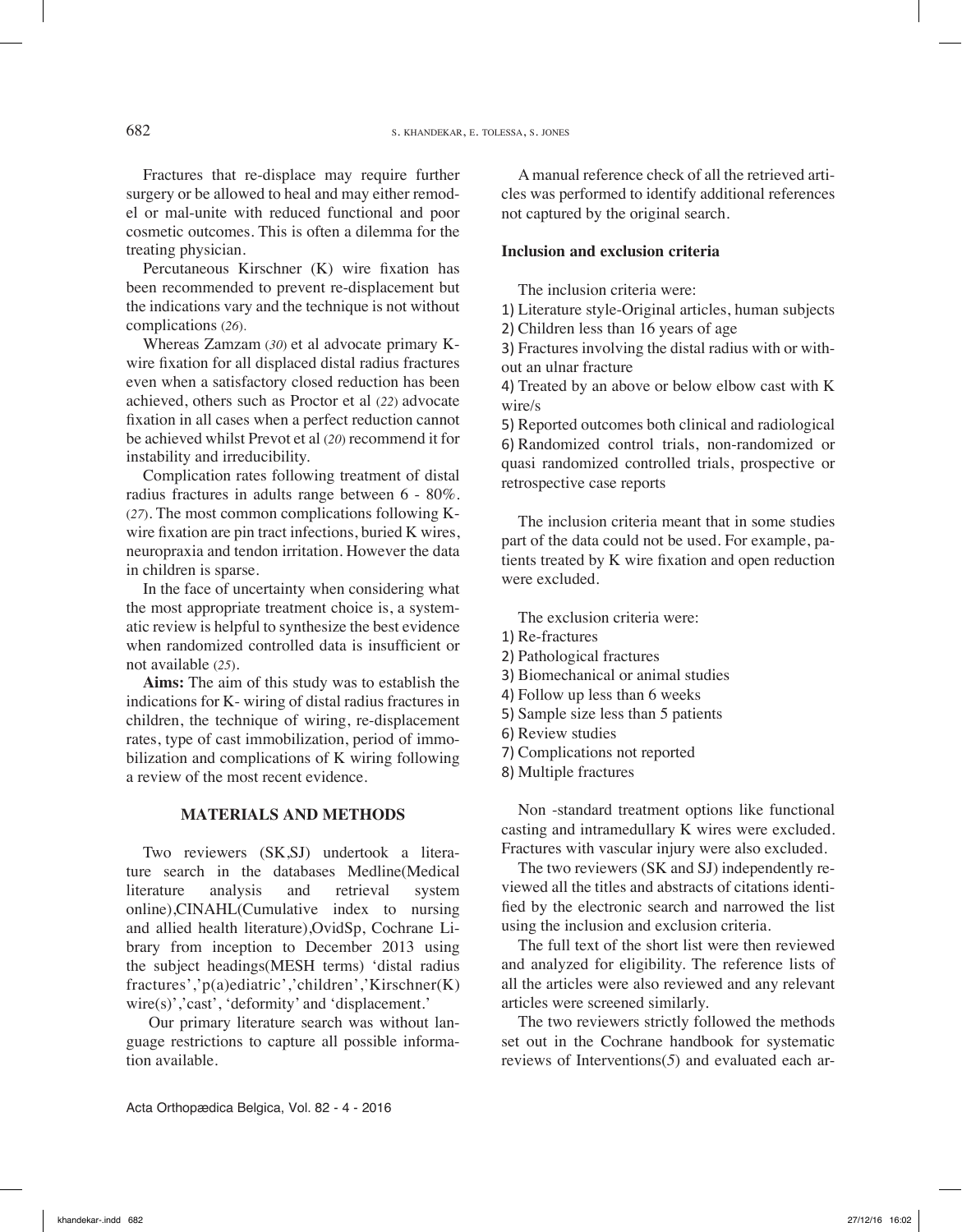

*Fig. 1*. — Identification of relevant articles

ticle using both the Structured Effectiveness Quality Evaluation Scale (SEQES) and Sackett's Level of Evidence (LOE) .(*9,16*) The SEQES appraises the quality of a study based on study design, subject acrual, intervention, outcomes, analysis and recommendations. The SEQES scores varied from 17 - 37 (mean score of 23.4).This indicates our stringent inclusion and exclusion criteria in including only valid qualitative studies.

The data extracted included patient demo-graphics (age, gender, sample size), fracture mor-phology (associated ulnar fractures), treatment modality (plaster of Paris cast with or without K- wires),type of cast (above or below elbow ),timing of treatmentinitial or delayed, follow-up, reported outcomes and complications.

## **Statistical analysis**

To facilitate analysis of the data we calculated the mean of the age distributions of the children. This enabled us make comparisons for indications of K-

wiring of distal radial fractures in children below and above 10 years of age. The frequencies of the various techniques of K- wiring and time to removal of K- wires were also calculated.

Re-displacement was analyzed as an outcome measure for the 3 randomized control trials due to homogeneity of data. Risk ratios and 95% confidence intervals were calculated using Revman 5.2 software.

#### **Results**

The literature search yielded 4263 articles. 4185 were excluded because they did not fulfill the inclusion criteria .The full texts of the remaining 78 articles were reviewed.

64 articles were finally excluded because of incomplete data leaving 14 for analysis (Fig. 1).

There were 3 prospective randomized controlled trials, (*3,13,14*) 1 prospective cohort study (*15*) and 10 retrospective cohort studies. Out of the 3 randomized control trials one was a multi-center study (*3*).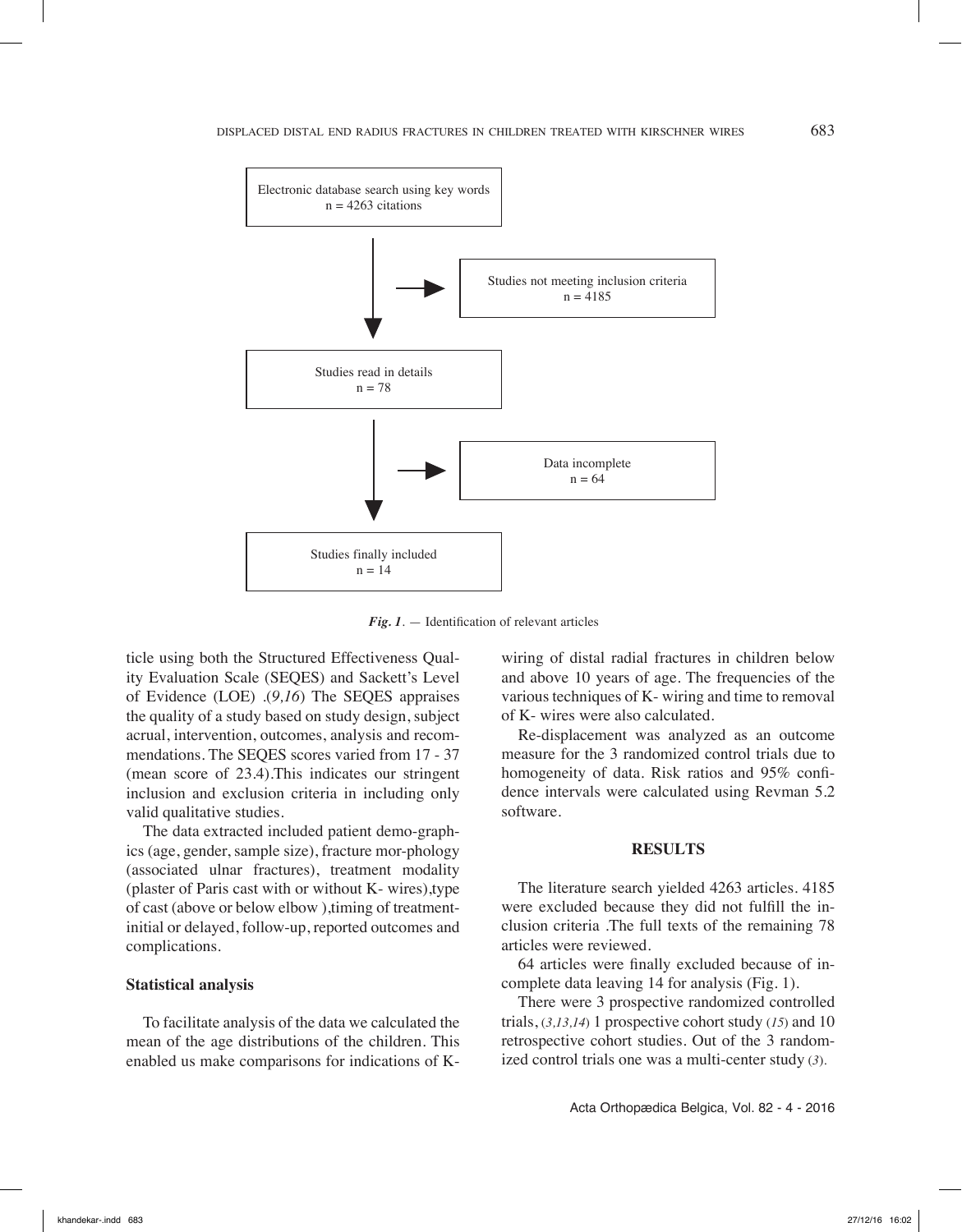| Author         | Year | Type of study and Level<br>of evidence          | <b>SEQES</b> |                | Patients Age range    | <b>Reasons for K wiring</b>                                                                                                 | Re-displace |
|----------------|------|-------------------------------------------------|--------------|----------------|-----------------------|-----------------------------------------------------------------------------------------------------------------------------|-------------|
|                |      |                                                 | score        | (n)            | (years)<br>(mean)     |                                                                                                                             | -ment       |
| Colaris        | 2013 | Prospective<br>randomized controlled trial<br>L | 37           | 61             | $6 - 12$              | $>15^\circ$ angulation <10 years<br>$>10^{\circ}$ angulation 10-16 years<br>and /or translation>50% bone<br>diameter        | $8\%$       |
| Miller         | 2005 | Prospective randomized<br>controlled trial<br>I | 36           | 16             | $10 - 14$             | >30° angulation or complete<br>displacement in $>10$ years                                                                  | None        |
| McLauchlan     | 2002 | Prospective randomized<br>controlled trial<br>L | 35           | 35             | (8.1)                 | Complete displacement +/-<br>ulnar fracture                                                                                 | 2.8%        |
| Parikh         | 2013 | Retrospective<br>IV                             | 26           | 36             | (9.7)                 | Dorsally angulated fractures                                                                                                | 3%          |
| Mustafa        | 2009 | Prospective<br>Ш                                | 20           | 32             | $4 - 16$              | $>15^\circ$ angulation <10 years<br>$>10^{\circ}$ angulation $>10$ years<br>With /without translation<br>>50% bone diameter | 12.5%       |
| Muratli        | 2002 | Retrospective<br>IV                             | 22           | 43             | $8.6 - 16$            | Translation $> 50\%$ bone<br>diameter                                                                                       | 6.8%        |
| Choi           | 1995 | Retrospective<br>IV                             | 17           | 140            | 8 and 12<br>(bimodal) | Translation >50% bone<br>diameter                                                                                           | $6.4\%$     |
| Gibbons        | 1994 | Retrospective<br>IV                             | 21           | 12             | $5 - 13$              | $>15^{\circ}$ angulation <10 years<br>$>10^{\circ}$ angulation $>10$ years<br>With/without complete<br>displacement         | None        |
| Luscombe       | 2009 | Retrospective<br>IV                             | 17           | $\overline{7}$ | $5 - 16$              | Complete displacement                                                                                                       | 42.9%       |
| Jordan         | 2012 | Retrospective<br>IV                             | 21           | 17             | (9.7)                 | Complete displacement                                                                                                       | None        |
| Sharma         | 2010 | Retrospective<br>IV                             | 17           | 26             | (10.6)                | Not clear                                                                                                                   | 24%         |
| Van<br>Leemput | 2002 | Retrospective<br>IV                             | 20           | 15             | (9.7)                 | Complete displacement and<br>angulation more than 37°                                                                       | None        |
| Schneider      | 2007 | Retrospective<br>IV                             | 17           | 67             | $3-16$                | If unstable after<br>reduction->20° angulation<br><10 years<br>Any angulation in older child                                | None        |
| Ozcan          | 2010 | Retrospective<br>IV                             | 22           | 20             | $5 - 15$              | $>30^\circ$ angulation <10 years<br>$>20^\circ$ angulation $>10$ years<br>With/without translation<br>>50% of bone diameter | $10\%$      |

Indication for K- wiring:

The total number of children who underwent Kwire fixation of distal radius fractures in the studies analyzed was 527 with an average age of 9.7 years.

The indication for K- wiring of distal radius fractures in children vary significantly from no clear indication to complete fracture displacement (Table I). In the majority of reports more than one indication for K-wiring was used. To enable meaningful comparisons and conclusions we summarized the data based on the mean age of the children as de-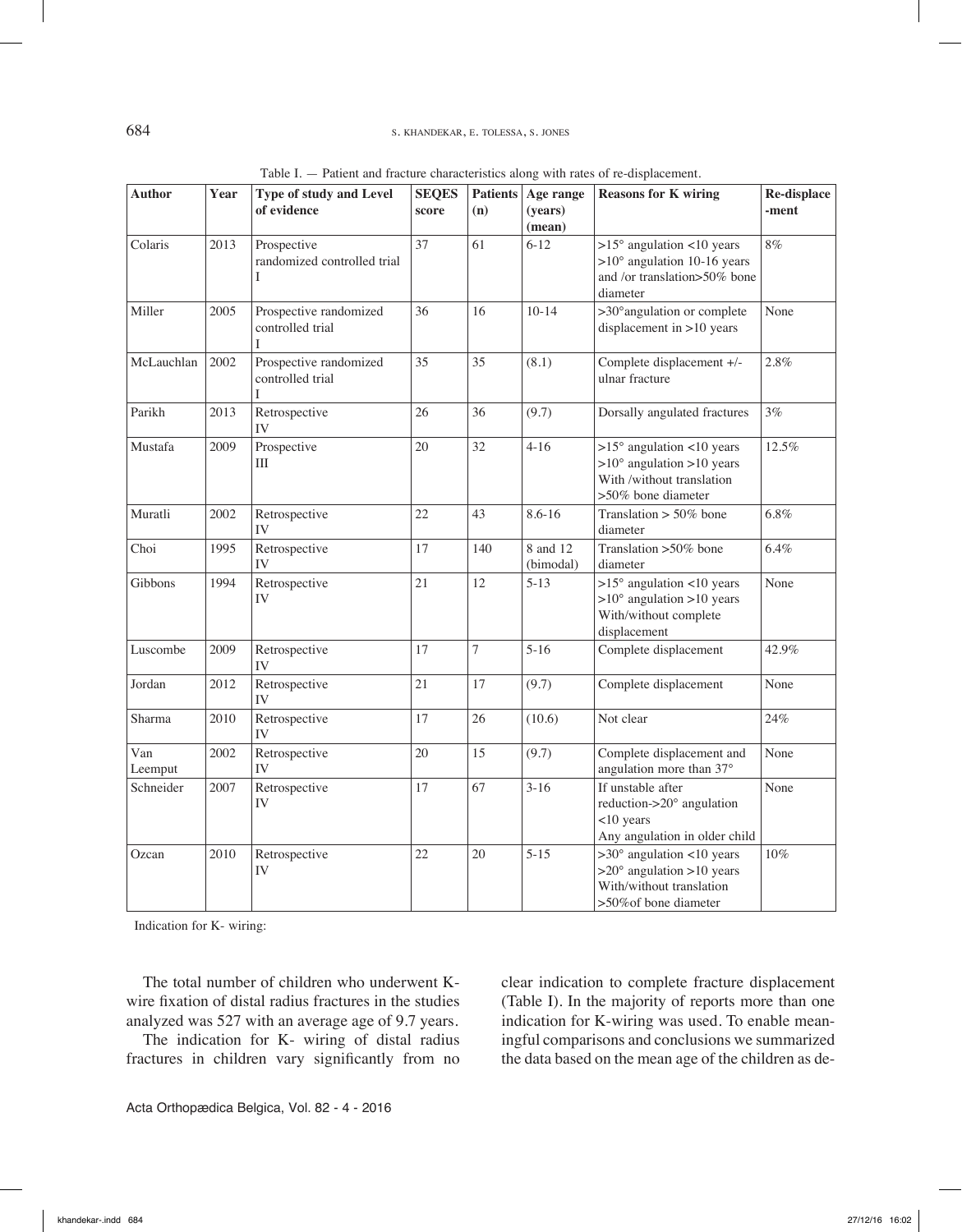picted in Table II. Complete fracture displacement and translation >50% of the diameter of the radius appear to be the commonest indications for K-wiring of distal radius fractures in children less than 16 years of age and account for 90% of all k-wiring in the studies analyzed (*2,3,4,7,11,13,14,15,17,18,28*).

# **Technique of K wiring**

The techniques of K-wiring used are depicted in figure 2 and the commonest technique is retrograde percutaneous K-wiring using 2 wires in a non-Kapandji fashion (*28,24,3,23,11,17*).

Following closed reduction, a 5 mm skin incision is made over the radial styloid and blunt dissection of soft tissues is made down to the bone. The superficial branch of the radial nerve is protected.

A 1.6mm K- wire is usually used and directed proximally and ulnarly across the fracture site under image intensifier control to engage the opposite cortex. In younger children a 1.4 mm wire is used instead.

The second wire is inserted from dorsal to volar through a 5 mm skin incision in the interval between the  $4<sup>th</sup>$  and  $5<sup>th</sup>$  extensor compartment. The ends of the wires are bent and cut and kept external to the skin.

In the reports (*14,15,2,18*) that used 1 - 2 wires a second wire was inserted if after inserting the first wire the surgeon felt that fracture stability was not adequate. The definition of fracture stability was not clear.

In 2 of the 14 studies, the Kapandji *(8)* technique was used (*19,24*).

# **Removal of K wires**

The time to removal of K-wires depended to a great deal on whether the wires were buried under the skin or exposed.

If the wires were not buried most were removed at 3 or 4 weeks after insertion (Fig. 3). In a few patients the wires were removed close to 6 weeks because of reasons such as lack of radiological union.

| Table II. $-$ Indications for K wiring |                   |                                       |                   |  |
|----------------------------------------|-------------------|---------------------------------------|-------------------|--|
| Children less than 10 years of age     |                   | Children greater than 10 years of age |                   |  |
|                                        | Frequency( $\%$ ) |                                       | Frequency( $\%$ ) |  |
| Translation more than 50%              |                   | 50 Translation more than 50%          | 45                |  |
| Complete displacement                  |                   | 40 Complete displacement              | 45                |  |
| Angulation $>15^\circ$                 | 30 <sup>1</sup>   | Angulation $>10^\circ$                | 27                |  |
| Angulation $>20^\circ$                 | 10.               | Angulation $>20^\circ$                | 9                 |  |
| Angulation $>30^\circ$                 | 10-               | Angulation $>30^\circ$                | 9                 |  |
|                                        |                   | Any angulation                        | 9                 |  |





*Fig. 2.* — Identification of relevant articles *Fig. 3.* — Time to removal of K wires that were not buried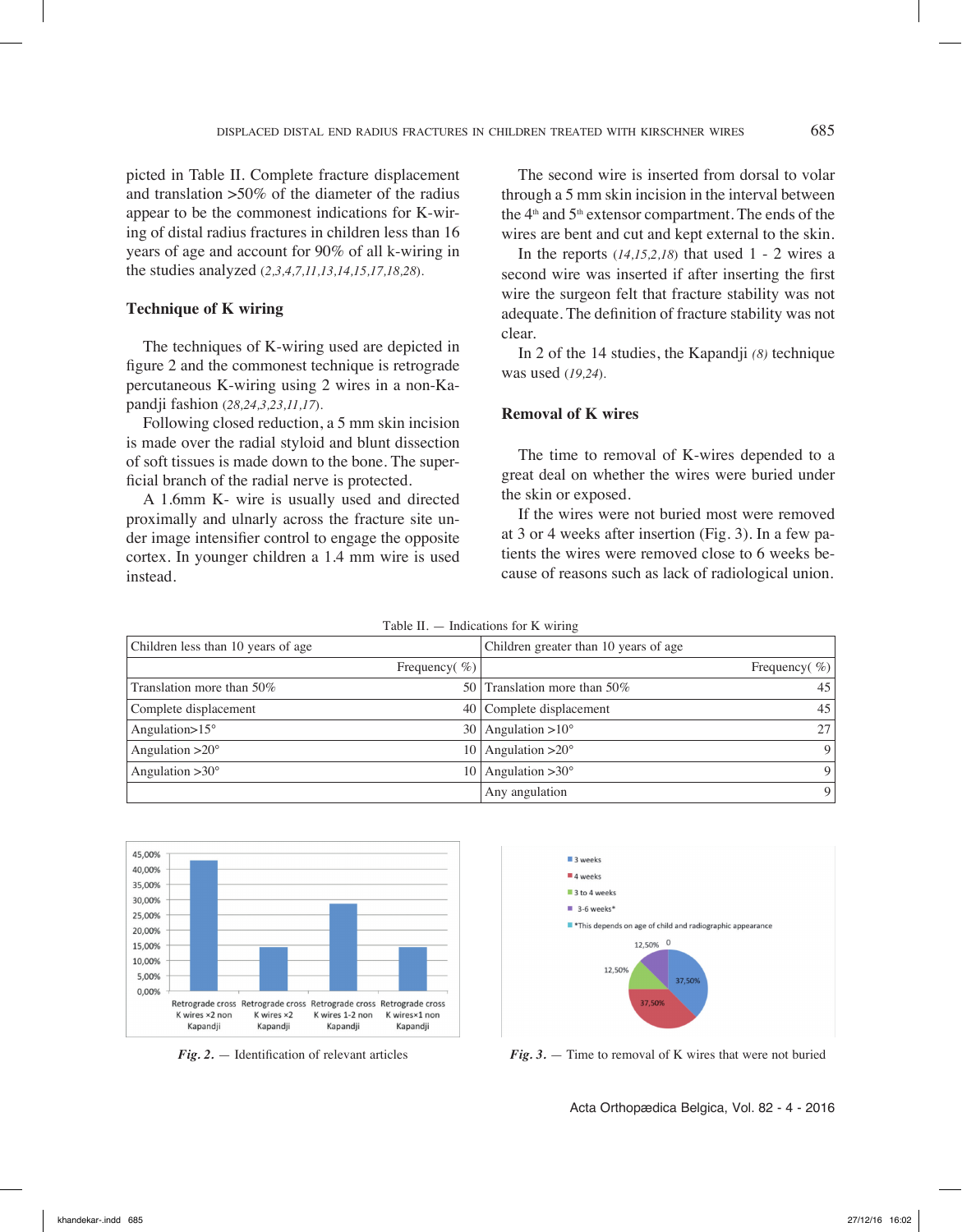|                                                                                                                                                        | <b>CAST AND K WIRES</b> |       | <b>CAST</b> |     |                     | <b>Risk Ratio</b>   | <b>Risk Ratio</b>                           |
|--------------------------------------------------------------------------------------------------------------------------------------------------------|-------------------------|-------|-------------|-----|---------------------|---------------------|---------------------------------------------|
| <b>Study or Subgroup</b>                                                                                                                               | <b>Events</b>           | Total |             |     | Events Total Weight | M-H. Fixed, 95% CI  | M-H. Fixed, 95% CI                          |
| <b>COLARIS</b>                                                                                                                                         | 5                       | 61    | 30          | 67  | 57.1%               | $0.18$ [0.08, 0.44] |                                             |
| McLauchlan 2002                                                                                                                                        |                         | 35    | 14          | 33  | 28.8%               | 0.07 [0.01, 0.48]   |                                             |
| <b>MILLER 2005</b>                                                                                                                                     | 0                       | 16    |             | 18  | 14.1%               | $0.07$ [0.00, 1.21] |                                             |
| <b>Total (95% CI)</b>                                                                                                                                  |                         | 112   |             | 118 | 100.0%              | 0.13 [0.06, 0.29]   |                                             |
| Total events                                                                                                                                           | 6                       |       | 51          |     |                     |                     |                                             |
| Heterogeneity: Chi <sup>2</sup> = 1.12, df = 2 (P = 0.57); $1^2$ = 0%<br>100<br>0.01<br>0.1<br>10<br>Test for overall effect: $Z = 5.11$ (P < 0.00001) |                         |       |             |     |                     |                     |                                             |
|                                                                                                                                                        |                         |       |             |     |                     |                     | Favours [experimental]<br>Favours [control] |

*Fig. 4.* — Risk of redisplacement-Forest plot

In most reports the wires were removed in the outpatient clinic without the need for sedation. However general anaesthesia was administered for wire removal if they became buried inadvertently.

 The wires were deliberately buried under the skin in only one report (*15*). In this report the buried wires were removed 8-21 weeks after insertion and this was done under general anaesthesia.

#### **Type of cast immobilization**

 Above elbow casts are the predominant mode of immobilization after K-wiring (78.5%).Below elbow casts were only used in 3 reports (*29,29,11*). Time to fracture union or re-displacement was not influenced by the type of cast used.

#### **Re-displacement**

The rate of re-displacement after k-wiring of distal radius fractures ranged between 0-42.9 percent.

 A high rate of re-displacement (42.9%) was reported in one study (*11*). The authors believed this was due to intrinsic instability of the respective fractures.

5 studies reported no fracture re-displacement after K- wire fixation (*4,28,14,23,7*).

It was difficult to analyze the factors that predispose to re-displacement because the definition of redisplacement varies greatly and includes:

1) Loss of any reduction after initial surgery

2) Loss of reduction by  $>10^{\circ}$  in any one plane

3) Loss of reduction by >20° angulation

Acta Orthopædica Belgica, Vol. 82 - 4 - 2016

We were however able to analyze the data on redisplacement for the 3 randomized controlled trials due to homogeneity of the data and comparison with a suitable control (above elbow cast alone).

The forest plot in Fig. 4 shows that the risk of re-displacement is statistically lower in the cast plus K- wire group. There were only 6 events of re-displacement out of 112 in the cast and K- wire group as compared to 51 out of 118 in the above elbow cast only group. Risk ratio of 0.13,( 95 % confidence interval 0.06 - 0.29.)

## **Complications**

The analyzed studies reported complication rates varying from 0-38% (median 8.3%). Table III shows the reported complications and the incidence of each complication in relation to the total number of complications.

Superficial pin site infection is the most common complication and resolved with antibiotics and after wire removal in the reported cases. There were

Table III. — Complications

| <i>Complications</i>  | Incidence $(\%)^*$ |  |  |  |
|-----------------------|--------------------|--|--|--|
| Superficial infection | 52                 |  |  |  |
| K wires buried        | 30                 |  |  |  |
| Neuropraxia           |                    |  |  |  |
| Prominent scars       |                    |  |  |  |
| Tendon irritation     |                    |  |  |  |

\*Values were calculated using studies that provided adequate information to produce overall figures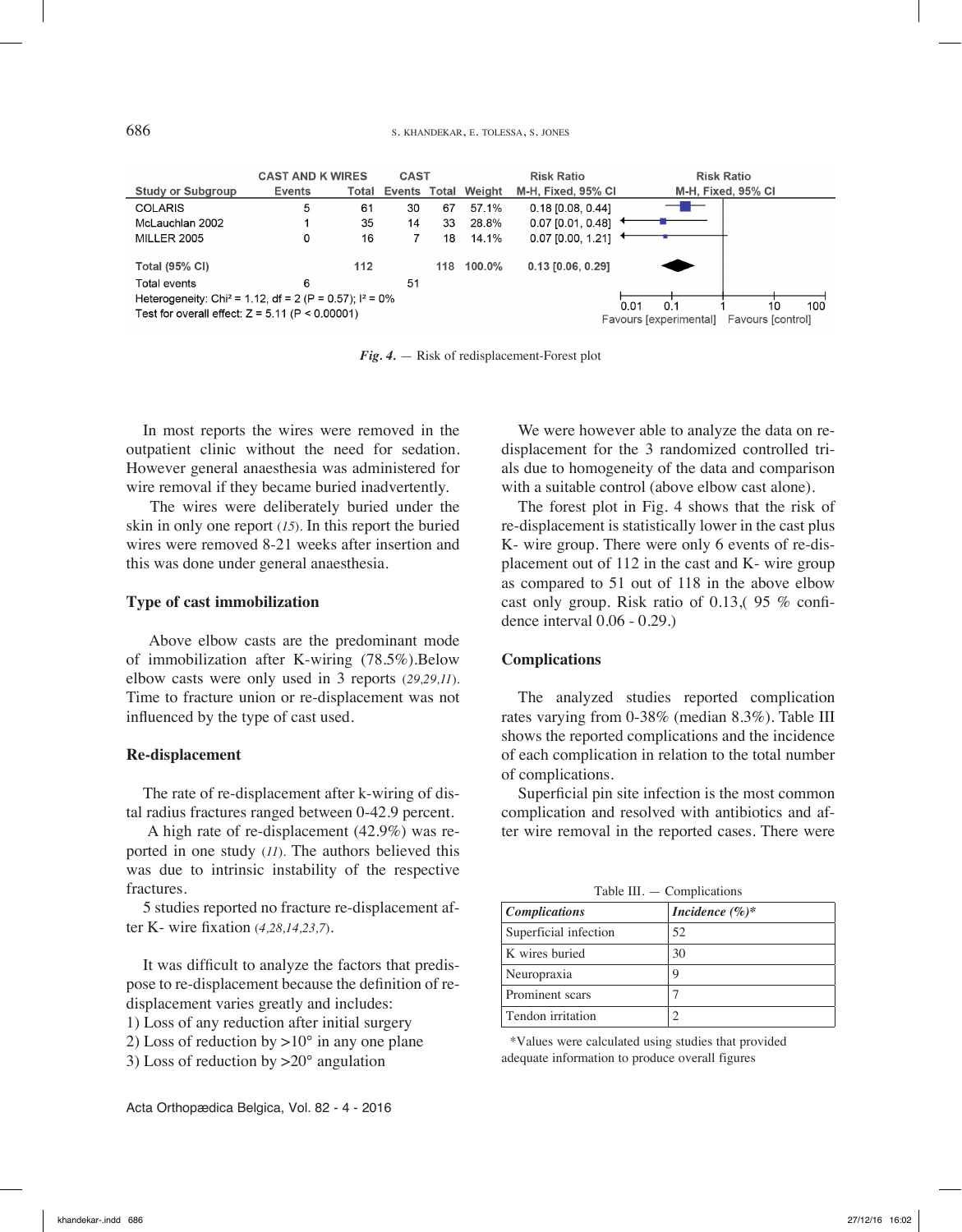no reported cases of osteomyelitis although this is known to occur.

Non-union, growth arrest, compartment syndrome or permanent nerve damage were not reported.

## **Discussion**

This paper presents a comprehensive systematic review of the evidence in the literature on the treatment of displaced distal radius fractures in children using Kirschner wires.

Though this systematic review revealed a plethora of indications for K -wiring of distal radius fractures in children less than 16 years of age complete fracture displacement and translation more than 50% of the diameter of the radius are the commonest indications.

The technical challenges in wiring these fractures are the presence of the physis, the small size of the bone and the required obliquity of the wire (*10*). Transphyseal pinning may be done as reported in many studies but carries the risk of growth arrest (*21*). This risk is negligible if smooth wires are used and multiple wire passes are avoided. Threaded wires are never to be used.

The commonest wiring technique is retrograde percutaneous K-wiring using 2 cross wires in non-Kapandji fashion with the wire ends outside the skin.

Intra-focal wiring using the Kapandji technique as advocated by Parikh et al (*19*) has the advantage of sparing the physis however this is at the expense of maintaining fracture stability in the presence of dorsal comminution at the fracture site (*24*).

A single wire has been used in very few studies (*4,13*). This is not advisable as stability is compromised in fractures that are unstable.

Though above elbow casts are the preferred mode of immobilization after K-wiring (78.5%) they are not superior to below elbow casts in terms of time to fracture healing and the re-displacement rate. Below elbow casts would be more appealing to patients as they are not as disabling as above elbow cast.

Time to wire removal varies between 3-6 weeks when the wires are not buried under the skin. Most wires were removed 3 or 4 weeks after surgery.

Due to the heterogeneity of the data it was not possible to undertake statistical analysis to compare the outcome and complications when the wires were removed at 3 or 4 weeks. On the evidence available we would not advocate burial of the K-wires.

The analyzed studies revealed complication rates varying from 0-38% (median 8.3%).This compares favorably to the rates reported in the adult population (6-80%) (*27*). The reported complications were all classed as minor. In addition none of the complications led to long term disability.

Only one study (*14*) looked at the cost implications of using K wires versus casts alone. The authors concluded that there were no significant differences between the overall costs of using casts alone versus K wires. However as the cast only group had higher re-displacement rates further interventions meant a trend towards greater costs.

McLauchlan et al (*13*) in a prospective randomized trial have suggested that the benefit of K-wiring is that fewer radiographs are required in the follow up period.

The definition of re-displacement in the various studies is not consistent with some studies using a definition like "the need for a secondary reposition and consecutive operation."*(23)* We believe the reported rates would be lower if the definition of redisplacement was standardized.

Statistical analysis of the 3 RCT's in this study confirmed that K wires and above elbow cast significantly reduces the risk of re-displacement as compared to above elbow casts alone. (RR 0.13, 95%CI 0.06, 0.29)

Though the present analysis utilized all available evidence (no language restriction) in the literature with average SEQES score of 23.4 reflecting good quality studies considerable heterogeneity existed with the patients and the data collected making a meta-analysis impossible.

Another limitation is that we included 10 retrospective studies in this review. A systematic review of randomized control trials or cohort study is ranked as a higher level of evidence. However, the importance of a systematic review relies on the methodological search for the underlying causes of heterogeneity, which allows the authors to make evidence based recommendations for future investigations (*12*).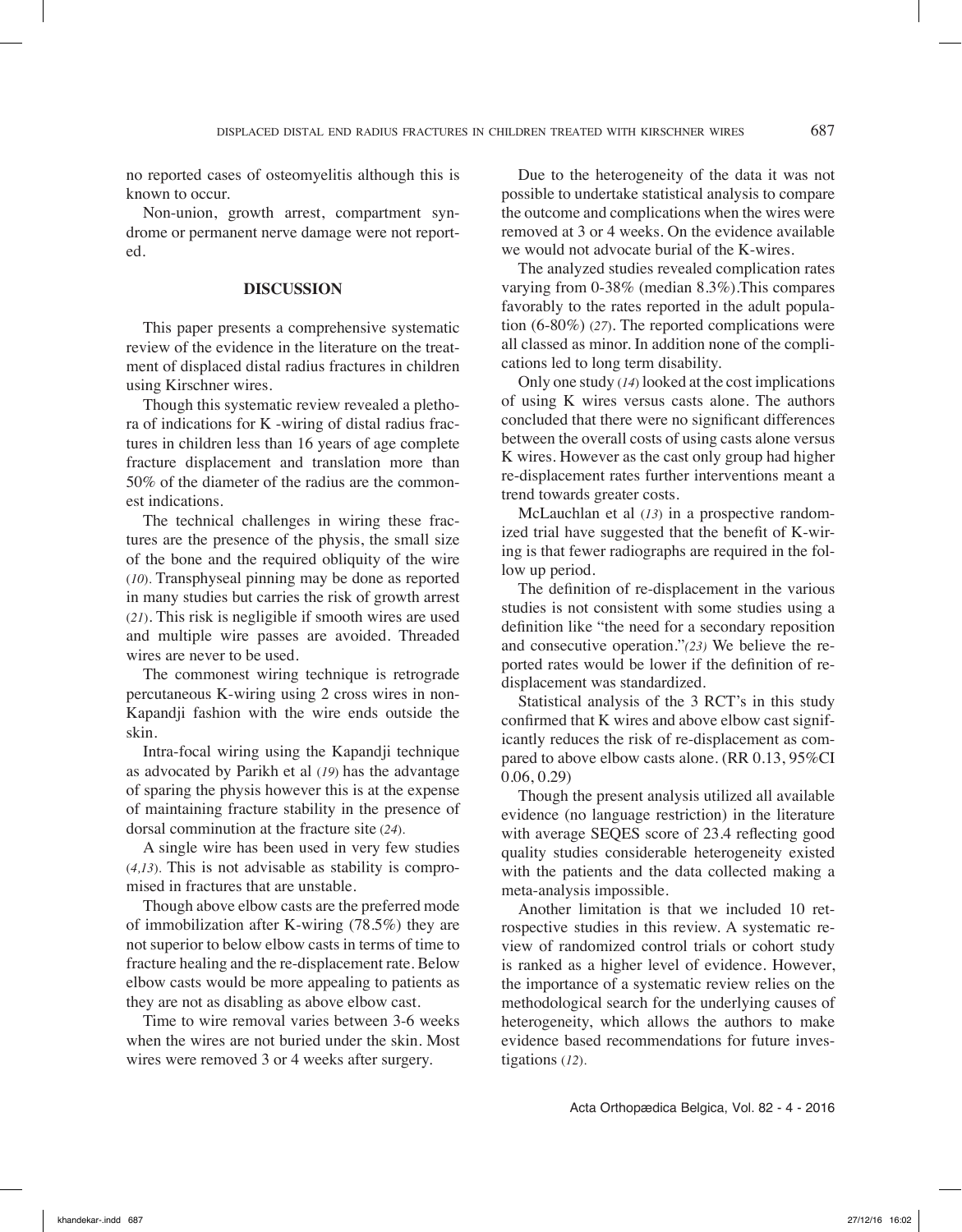In conclusion this systematic review revealed that K-wiring of distal radius fractures in children is commonly used for completely displaced fractures and those with translation more than 50 percent of the radius. 2 retrograde K-wires in non-Kapandji fashion is the most commonly used technique. Above elbow casts are favored over below elbow casts after K-wiring though below elbow cast do not seem to increase the risk of re-displacement or malunion. The risk of fracture re-displacement is minimal after K-wiring. Superficial pin tract infection is the commonest complication after K-wire fixation and resolves once the wires are removed.

 We would however recommend the need for a multicenter randomized controlled trial to define protocols for management of displaced distal radius fractures in children.

No benefits in any form have been received or will be received from a commercial party related directly or indirectly to the subject of this article.

#### **References**

- **1. Cheng, J. C., Ng, B. K., Ying, S. Y. & Lam, P. K.** A 10 year study of the changes in the pattern and treatment of 6,493 fractures. *J Pediatr Orthop* 1999 ; 19 : 344-50.
- **2. Choi, K. Y., Chan, W. S., Lam, T. P. & Cheng, J. C.** Percutaneous Kirschner-wire pinning for severely displaced distal radial fractures in children. A report of 157 cases. *J Bone Joint Surg Br* 1995 ;77 : 797-801.
- **3. Colaris, J. W., Allema, J. H., Biter, L. U., De Vries, M. R., Van De Ven, C. P., Bloem, R. M., Kerver, A. J., Reijman, M. & Verhaar, J. A.** Re-displacement of stable distal both-bone forearm fractures in children: a randomised controlled multicentre trial. *Injury* 2013 ; 44 : 498-503.
- **4. Gibbons, C. L., Woods, D. A., Pailthorpe, C., Carr, A. J. & Worlock, P.** The management of isolated distal radius fractures in children. *J Pediatr Orthop* 1994 ; 14 : 207-10.
- **5. Higgins Jpt, G. S. E.** 2001; Chapter 8: Assessing risk of bias in included studies in Cochrane Handbook of Systematic reviews.HOVE, L. M. & BRUDVIK, C. Displaced paediatric fractures of the distal radius. *Arch Orthop Trauma Surg* 2008 ; 128 : 55-60.
- **6. Jordan Rw., Westacott Dj.,** Displaced paediatric distal radial fracture- When should we use percutaneous wires? *INJURY* 2012 ; 43 (2012) 908-911
- **7. Kapandji, A.** [Internal fixation by double intrafocal plate. Functional treatment of non articular fractures of the lower end of the radius (author's transl)]. *Ann Chir* 1976 ; 30 : 903-8.
- **8. Lanting, B., Macdermid, J., Drosdowech, D. & Faber, K. J.** Proximal humeral fractures: a systematic review of

Acta Orthopædica Belgica, Vol. 82 - 4 - 2016

treatment modalities. *J Shoulder Elbow Surg* 2008 ;17 : 42- 54.

- **9. Lieber, J., Schmid, E. & Schmittenbecher, P. P.** Unstable diametaphyseal forearm fractures: transepiphyseal intramedullary Kirschner-wire fixation as a treatment option in children. *Eur J Pediatr Surg* 2010 ; 20 : 395-8.
- **10. Luscombe, K. L., Chaudhry, S., Dwyer, J. S., Shanmugam, C. & Maffulli, N.** Selective Kirschner wiring for displaced distal radial fractures in children. *Acta Orthop Traumatol Turc* 2010 ; 44 : 117-23.
- **11. Margaliot, Z. & Chung, K. C.** Systematic reviews: a primer for plastic surgery research. *Plast Reconstr Surg*  2007 ; 120 : 1834-41.
- **12. Mclauchlan, G. J., Cowan, B., Annan, I. H. & Robb, J. E.** Management of completely displaced metaphyseal fractures of the distal radius in children. A prospective, randomised controlled trial. *J Bone Joint Surg Br* 2002 ; 84 : 413-7.
- **13. Miller, B. S., Taylor, B., Widmann, R. F., Bae, D. S., Snyder, B. D. & Waters, P. M.** Cast immobilization versus percutaneous pin fixation of displaced distal radius fractures in children: a prospective, randomized study. *J Pediatr Orthop* 2005 ; 25 : 490-4.
- **14. Mostafa, M. F., El-Adl, G. & Enan, A.** Percutaneous Kirschner-wire fixation for displaced distal forearm fractures in children. *Acta Orthop Belg* 2009 ; 75 : 459-66.
- **15. Muller, M., Tsui, D., Schnurr, R., Biddulph-Deisroth, L., Hard, J. & Macdermid, J. C.** Effectiveness of hand therapy interventions in primary management of carpal tunnel syndrome: a systematic review. *J Hand Ther* 2004 ; 17 : 210-28.
- **16. Muratli Hm., Yagmurlu Mf., Yuksel Hy., Aktekin Cn.,**  Treatment of childhood unstable distal metaphyseal radial fracture with closed reduction and percutaneous kirschner wires. Acta Orthop Traumatol Turc, 2002 ; 36;52-57
- **17. Ozcan, M., Memisoglu, S., Copuroglu, C. & Saridogan, K.** Percutaneous Kirschner Wire fixation in distal radius metaphyseal fractures in children: does it change the overall outcome? *Hippokratia,* 14 2010 ; 265-70
- **18. Parikh, S. N., Jain, V. V. & Youngquist, J.** Intrafocal pinning for distal radius metaphyseal fractures in children. *Orthopedics* 2013 ; 36 : 783-8.
- **19. Prevot, N., Salanne, P., Longis, B., Surzur, P. & Moulies, D.** [Value of orthopedic treatment of distal fractures of the forearm in children. Apropos of 152 cases]. *Rev Chir Orthop Reparatrice Appar Mot* 1997 ; 83 : 251-8.
- **20. Pritchett, J. W.** Does pinning cause distal radial growth plate arrest? *Orthopedics* 1994 ; 17, : 550-2
- **21. Proctor, M. T., Moore, D. J. & Paterson, J. M.** Redisplacement after manipulation of distal radial fractures in children. *J Bone Joint Surg Br* 1993 ; 75 : 453-4.
- **22. Schneider, J., Staubli, G., Kubat, S. & Altermatt, S.**  Treating Displaced Distal Forearm Fractures in Children. *European Journal of Trauma and Emergency Surgery* 2007 ; 33 : 619-625.
- **23. Sharma, S., Bowe, D., Walters, S. J. & Flowers, M. J.**  Dorsal cortical comminution as a predictor of redisplace-